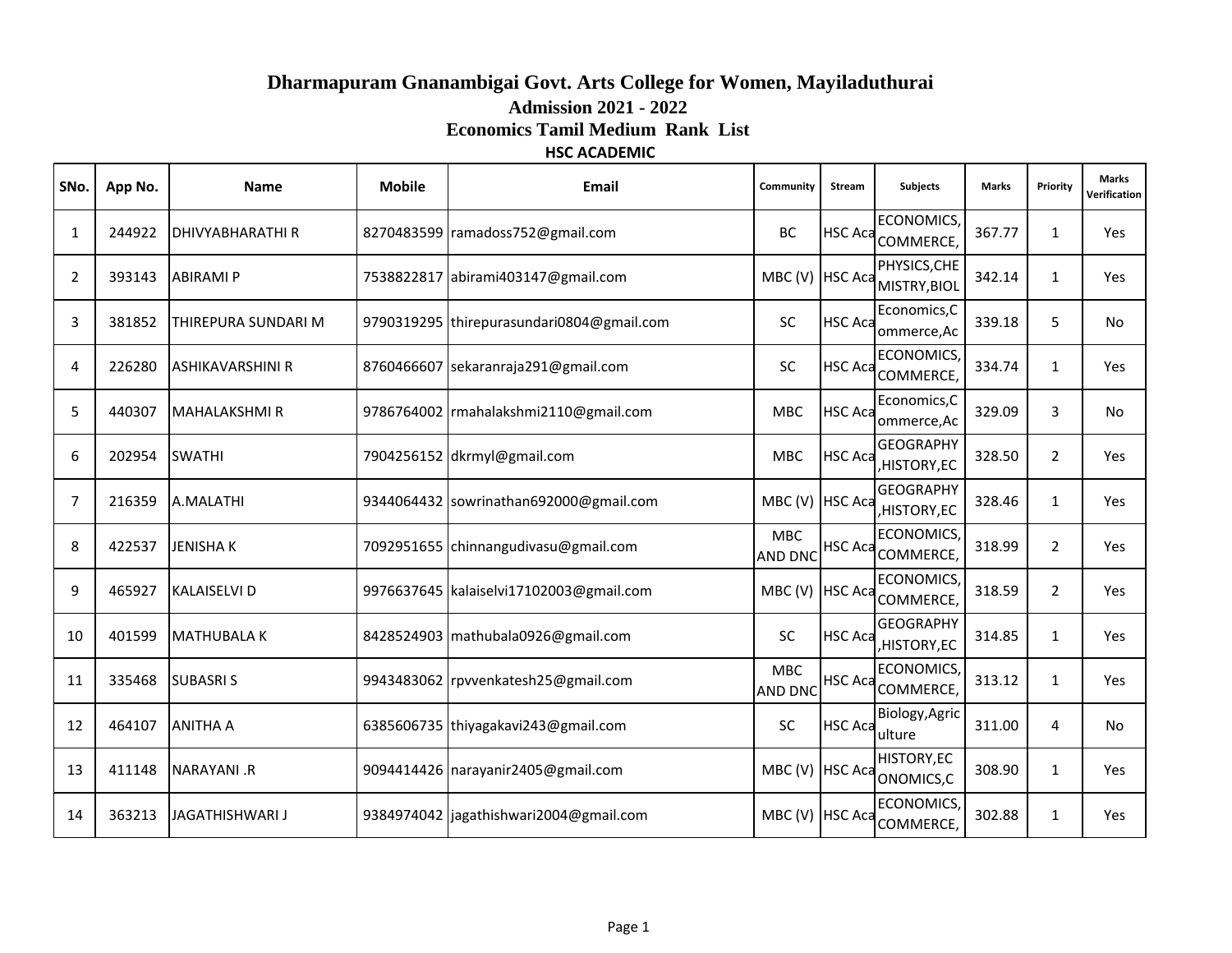| SNo. | App No. | <b>Name</b>         | <b>Mobile</b> | Email                                         | Community             | Stream         | <b>Subjects</b>                 | <b>Marks</b> | Priority       | <b>Marks</b><br>Verification |
|------|---------|---------------------|---------------|-----------------------------------------------|-----------------------|----------------|---------------------------------|--------------|----------------|------------------------------|
| 15   | 400555  | JAGATHISHWARI J     |               | 9384974042 sasthakaninimaiam@gmail.com        | MBC (V) HSC Aca       |                | Economics, C<br>ommerce, Ac     | 302.88       | $\mathbf{1}$   | No.                          |
| 16   | 344186  | <b>ARTHIJ</b>       |               | 6369561495 hariashveni@gmail.com              | MBC (V) HSC Aca       |                | PHYSICS, CHE<br>MISTRY, COM     | 299.96       | $\mathbf{1}$   | Yes                          |
| 17   | 399192  | <b>KARTHIKA M</b>   |               | 7639826541 vv3071707@gmail.com                | MBC (V) HSC Aca       |                | <b>ECONOMICS</b><br>COMMERCE,   | 297.57       | $\mathbf{1}$   | Yes                          |
| 18   | 352531  | <b>SELVAPRIYA K</b> |               | 9789657823 mano73319@gmail.com                | SC                    | <b>HSC Aca</b> | <b>GEOGRAPHY</b><br>,HISTORY,EC | 296.23       | $\overline{2}$ | Yes                          |
| 19   | 492061  | <b>PAVITHRA B</b>   |               | 9894296825 pavithrabas2004@gmail.com          | <b>SC</b>             | <b>HSC Aca</b> | <b>ECONOMICS</b><br>COMMERCE,   | 296.04       | 1              | Yes                          |
| 20   | 494921  | <b>MALINI M</b>     |               | 9578423609 rajiv10061991@gmail.com            | SC                    | <b>HSC Aca</b> | <b>ECONOMICS</b><br>COMMERCE,   | 295.34       | $\mathbf{1}$   | Yes                          |
| 21   | 500376  | <b>EZHILPRABA V</b> |               | 6383713084 ezhilprabha22@gmail.com            | SC                    | <b>HSC Aca</b> | HISTORY, EC<br>ONOMICS,C        | 295.34       | 1              | Yes                          |
| 22   | 382320  | <b>KABISHA R</b>    |               | 9842674253 kabisha2004r@gmail.com             | SC                    | <b>HSC Aca</b> | ECONOMICS,<br>COMMERCE,         | 294.68       | 1              | Yes                          |
| 23   | 377769  | <b>VASHANYA J</b>   |               | 9843327970 selvam043@gmail.com                | MBC (V) HSC Aca       |                | <b>ECONOMICS</b><br>COMMERCE,   | 292.13       | 2              | Yes                          |
| 24   | 309482  | <b>NIVETHAP</b>     |               | 9715652451 9715palpandiswyswetha@gmail.com    | <b>MBC</b><br>AND DNC | <b>HSC Aca</b> | <b>GEOGRAPHY</b><br>,HISTORY,EC | 291.58       | $\overline{2}$ | Yes                          |
| 25   | 418817  | <b>PRITHIKA R</b>   |               | 9384595961 prithikaraman5104@gmai.com         | SC                    | <b>HSC Aca</b> | ECONOMICS,<br>COMMERCE,         | 288.40       | $\overline{2}$ | Yes                          |
| 26   | 420975  | <b>MULLAIP</b>      |               | 9344590061 senthamaraiperumal4@gmail.com      | BC                    | HSC Aca        | <b>ECONOMICS</b><br>COMMERCE,   | 288.11       | 1              | Yes                          |
| 27   | 450482  | <b>SUVISA S</b>     |               | 8870940334 suvisasakthi@gmail.com             | <b>MBC</b>            | <b>HSC Aca</b> | <b>HISTORY,EC</b><br>ONOMICS, C | 287.36       | $\mathbf{1}$   | Yes                          |
| 28   | 493929  | <b>MAHESWARI R</b>  |               | 9786858597 maheswari300207@gmail.com          | <b>MBC</b><br>AND DNC | HSC Aca        | History, Econ<br>omics, Comm    | 287.00       | $\overline{2}$ | <b>No</b>                    |
| 29   | 317978  | <b>MONIKA M</b>     |               | 8270234165   monikamohanmonikamohan@gmail.com | SC                    | <b>HSC Aca</b> | <b>ECONOMICS</b><br>COMMERCE,   | 286.72       | 1              | Yes                          |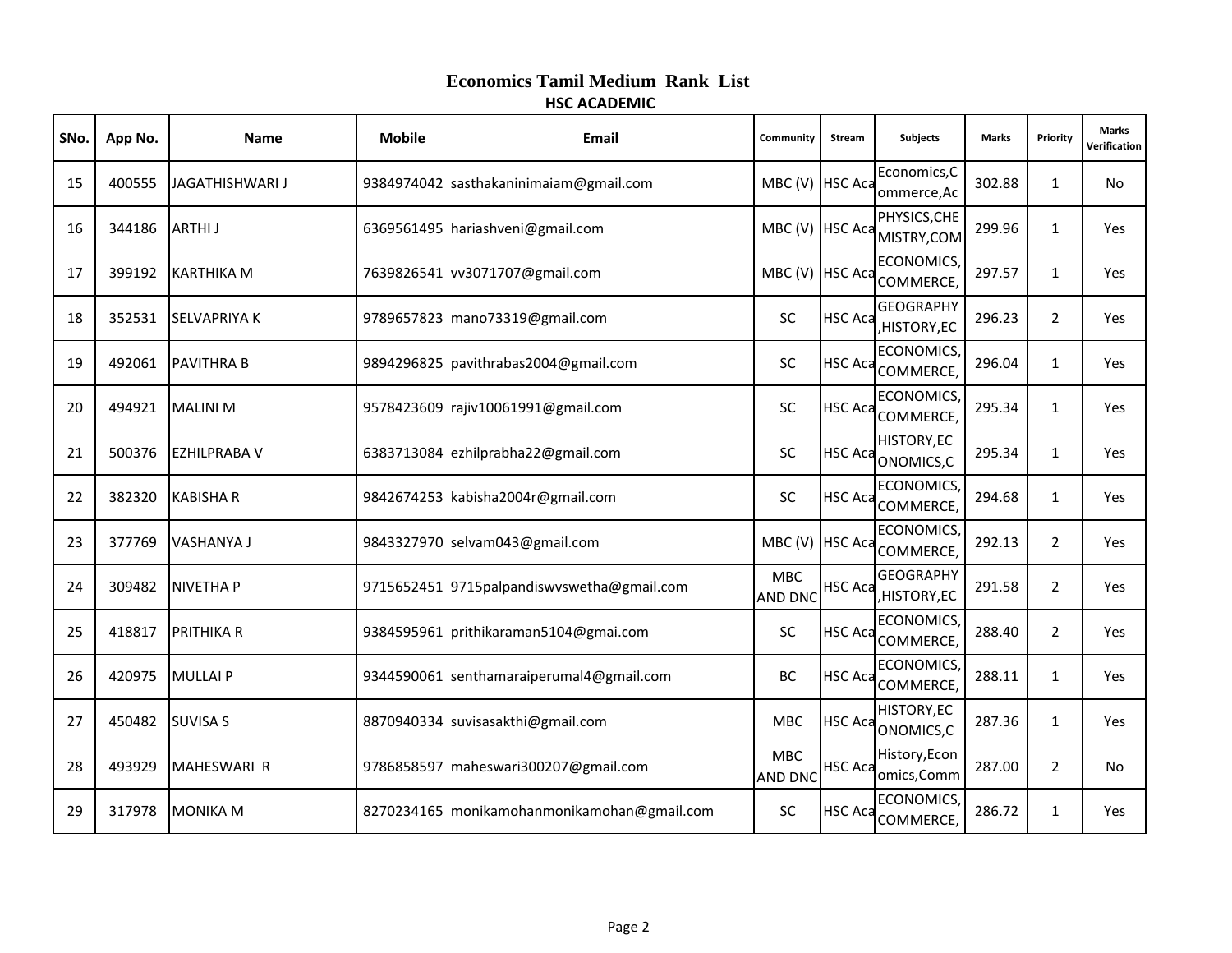| SNo. | App No. | <b>Name</b>            | <b>Mobile</b> | Email                                       | Community       | Stream         | <b>Subjects</b>                 | <b>Marks</b> | Priority     | <b>Marks</b><br>Verification |
|------|---------|------------------------|---------------|---------------------------------------------|-----------------|----------------|---------------------------------|--------------|--------------|------------------------------|
| 30   | 243187  | <b>SWETHA V</b>        |               | 7708882488 surendarsurendar421@gmail.com    | SC              | <b>HSC Aca</b> | <b>GEOGRAPHY</b><br>HISTORY, EC | 285.74       | 3            | Yes                          |
| 31   | 502679  | <b>MAHALAKSHMIS</b>    |               | 6385591454 mahaabima0@gmail.com             | SC              | <b>HSC Aca</b> | <b>ECONOMICS</b><br>COMMERCE,   | 285.45       | $\mathbf{1}$ | Yes                          |
| 32   | 289598  | <b>KARTHIGA V</b>      |               | 8489827691 vijaykumarkarpagam@gmail.com     | <b>SC</b>       | <b>HSC Aca</b> | <b>GEOGRAPHY</b><br>,HISTORY,EC | 285.00       | 3            | Yes                          |
| 33   | 476241  | <b>AARTHID</b>         |               | 8675367157 aarthi.gangatharapuram@gmail.com | SC              | <b>HSC Aca</b> | <b>ECONOMICS</b><br>COMMERCE,   | 284.01       | $\mathbf{1}$ | Yes                          |
| 34   | 324203  | <b>IDHANYALAKSHMIS</b> |               | 8825508746 vijisuresh8822@gmail.com         | <b>BC</b>       | <b>HSC Aca</b> | <b>ECONOMICS</b><br>COMMERCE,   | 283.92       | 4            | Yes                          |
| 35   | 312396  | THALITTHARASI M        |               | 7092534714 gkrajpe@gmail.com                | SC              | <b>HSC Aca</b> | <b>ECONOMICS</b><br>COMMERCE,   | 281.29       | 2            | Yes                          |
| 36   | 438530  | <b>GAYATHRIV</b>       |               | 7339304487 sssureshdme@gmail.com            | <b>SCA</b>      | <b>HSC Aca</b> | PHYSICS, CHE<br>MISTRY, COM     | 281.10       | 4            | Yes                          |
| 37   | 268188  | <b>SARUMATHIS</b>      |               | 9342332126 sarumathisaravanan2004@gmail.com | MBC (V) HSC Aca |                | ECONOMICS,<br>COMMERCE,         | 281.00       | $\mathbf{1}$ | Yes                          |
| 38   | 455166  | <b>KALAIMAGAL M</b>    |               | 8110924863 kaviya143.m@gmail.com            | MBC (V) HSC Aca |                | <b>HISTORY,EC</b><br>ONOMICS,C  | 280.01       | $\mathbf{1}$ | Yes                          |
| 39   | 310709  | <b>SRIJA G</b>         |               | 8754146020 srinithy341@gmail.com            | <b>SC</b>       | <b>HSC Aca</b> | <b>ECONOMICS</b><br>COMMERCE,   | 279.10       | 4            | Yes                          |
| 40   | 395068  | E.PRAVEENA             |               | 9042641822 praveenaelango17@gmail.com       | MBC (V) HSC Aca |                | Economics, C<br>ommerce, Ac     | 278.57       | $\mathbf{1}$ | No.                          |
| 41   | 327195  | <b>SUBAL</b>           |               | 9787241093 wwwananth765@gmail.com           | SC              | HSC Aca        | <b>GEOGRAPHY</b><br>HISTORY, EC | 278.02       | 3            | Yes                          |
| 42   | 331771  | <b>VISHNU PRIYA B</b>  |               | 7708462787 balasubramaniumvignesh@gmail.com | BC              | <b>HSC Aca</b> | <b>ECONOMICS</b><br>COMMERCE,   | 277.59       | 3            | Yes                          |
| 43   | 399194  | <b>SUBALAKSHMIS</b>    |               | 8760812155 subalakshmisumathi2003@gmail.com | SC              | <b>HSC Aca</b> | <b>HISTORY,EC</b><br>ONOMICS,C  | 277.55       | 3            | Yes                          |
| 44   | 365098  | <b>DEEPIKAS</b>        |               | 7558141586 ranjithsankar398@gamil.com       | MBC (V) HSC Aca |                | <b>ECONOMICS</b><br>COMMERCE,   | 277.50       | 3            | Yes                          |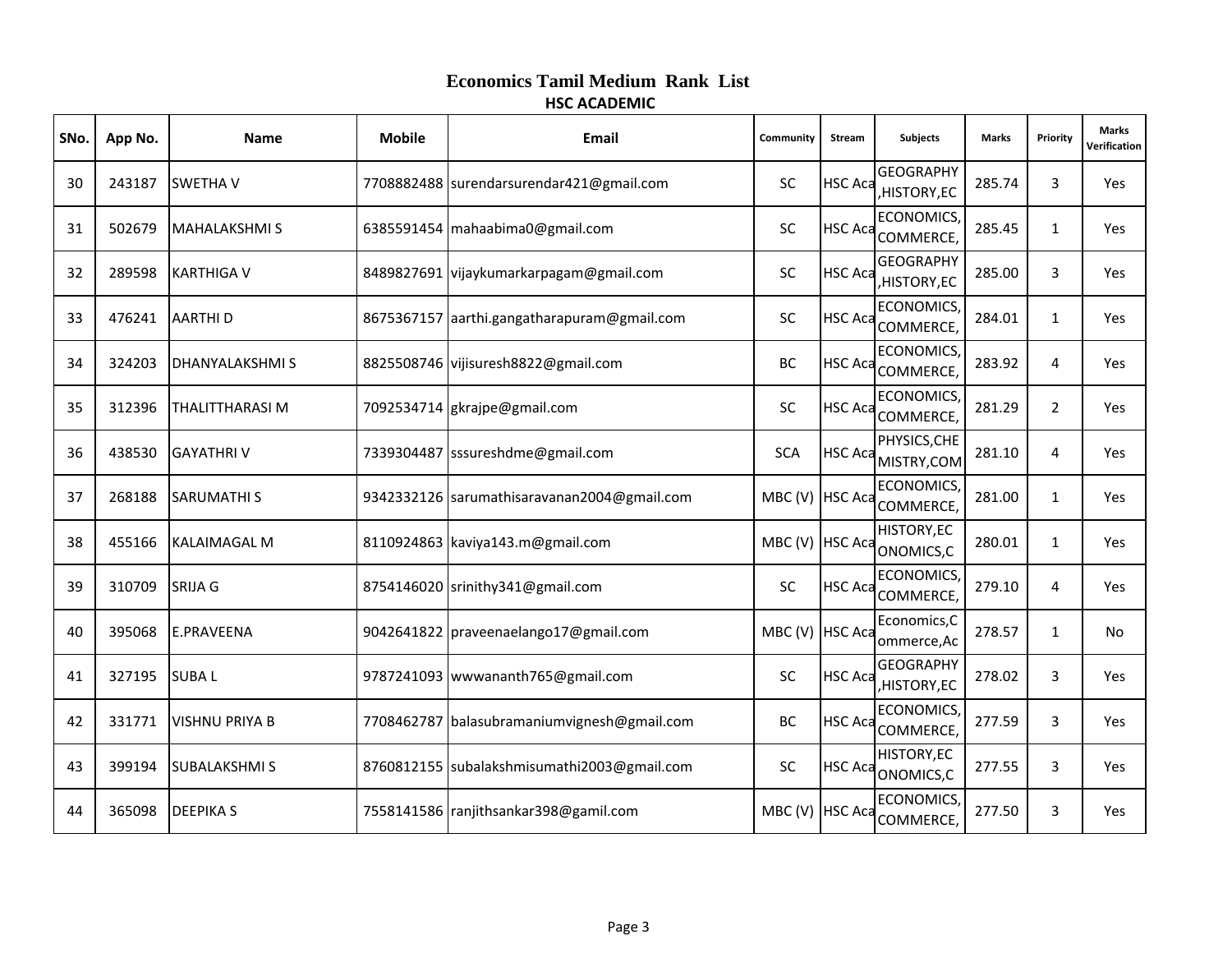| SNo. | App No. | Name                      | <b>Mobile</b> | Email                                       | Community                    | Stream         | <b>Subjects</b>                 | <b>Marks</b> | Priority       | <b>Marks</b><br>Verification |
|------|---------|---------------------------|---------------|---------------------------------------------|------------------------------|----------------|---------------------------------|--------------|----------------|------------------------------|
| 45   | 350318  | <b>SUBASHEEBAS</b>        |               | 9600948950 subasheebasubramaniyan@gmail.com | <b>SC</b>                    | <b>HSC Aca</b> | <b>GEOGRAPHY</b><br>HISTORY, EC | 276.81       | $\overline{2}$ | Yes                          |
| 46   | 355575  | <b>SUBAL</b>              |               | 9787241093 mssaranya1995@yahoo.in           | SC                           | <b>HSC Aca</b> | Geography, H<br>istory, Econo   | 276.00       | 3              | <b>No</b>                    |
| 47   | 371975  | <b>MAHASHREE R</b>        |               | 9884401835   mahashreerg@gmail.com          | SC                           | <b>HSC Aca</b> | Economics, C<br>ommerce, Ac     | 275.34       | 3              | <b>No</b>                    |
| 48   | 313080  | <b>GNANAPRIYA R</b>       |               | 8667265058 gnanasoundarya187@gmail.com      | SC                           | <b>HSC Aca</b> | <b>GEOGRAPHY</b><br>HISTORY, EC | 275.21       | $\mathbf{1}$   | Yes                          |
| 49   | 245056  | <b>PRIYA P</b>            |               | 9750250976 prabakaranramadurai@gmail.com    | MBC (V) HSC Aca              |                | <b>GEOGRAPHY</b><br>HISTORY, EC | 274.48       | 2              | Yes                          |
| 50   | 387102  | <b>BHUVANESWARI</b>       |               | 8637657191 dharushdharusha2004@gmail.com    | SC                           | <b>HSC Aca</b> | Economics, C<br>ommerce, Ac     | 273.57       | 1              | No.                          |
| 51   | 204731  | <b>DEVASRIM</b>           |               | 9790677193 devasri26072004@gmail.com        | SC                           | <b>HSC Aca</b> | <b>GEOGRAPHY</b><br>HISTORY, EC | 273.16       | $\mathbf{1}$   | Yes                          |
| 52   | 300849  | <b>ABINAYA K</b>          |               | 7904275021 abinayakumar1002@gmail.com       | SC                           | <b>HSC Aca</b> | <b>HISTORY,EC</b><br>ONOMICS,C  | 272.92       | 2              | Yes                          |
| 53   | 346412  | <b>ASIKA S</b>            |               | 9843040413 gomathiselvam@gmail.com          | BC                           | <b>HSC Aca</b> | <b>GEOGRAPHY</b><br>HISTORY, EC | 272.02       | 1              | Yes                          |
| 54   | 220372  | <b>SOWMIYA R</b>          |               | 9176500869 SOWMIYARAMALINGAM1@GMAIL.COM     | SC                           | <b>HSC Aca</b> | <b>ECONOMICS</b><br>COMMERCE,   | 271.99       | 1              | Yes                          |
| 55   | 350705  | SOWMIYA                   |               | 9361393645 sanakash009@gmail.com            | <b>SC</b>                    | <b>HSC Aca</b> | <b>ECONOMICS</b><br>COMMERCE,   | 271.09       | 2              | Yes                          |
| 56   | 302720  | <b>SNEKAR</b>             |               | 6384138149 sneka062004r@gmail.com           | <b>MBC</b><br><b>AND DNC</b> | HSC Aca        | <b>GEOGRAPHY</b><br>,HISTORY,EC | 270.29       | $\mathbf{1}$   | Yes                          |
| 57   | 321934  | <b>DHEERKADHARSHINI K</b> |               | 8903981677 dheerkatharshinik@gmail.com      | SC                           | <b>HSC</b> Aca | <b>ECONOMICS</b><br>COMMERCE,   | 269.60       | $\mathbf{1}$   | Yes                          |
| 58   | 489640  | <b>KIRUTHIKA S</b>        |               | 8270566021 kiruthikasiva2004@gmail.com      | <b>SC</b>                    | <b>HSC Aca</b> | Geography, H<br>istory, Econo   | 267.87       | 1              | No.                          |
| 59   | 358466  | SABIYA. A                 |               | 6379316605 sabiyananthan@gmail.com          | SC                           | <b>HSC Aca</b> | <b>HISTORY,EC</b><br>ONOMICS,C  | 267.58       | $\mathbf{1}$   | Yes                          |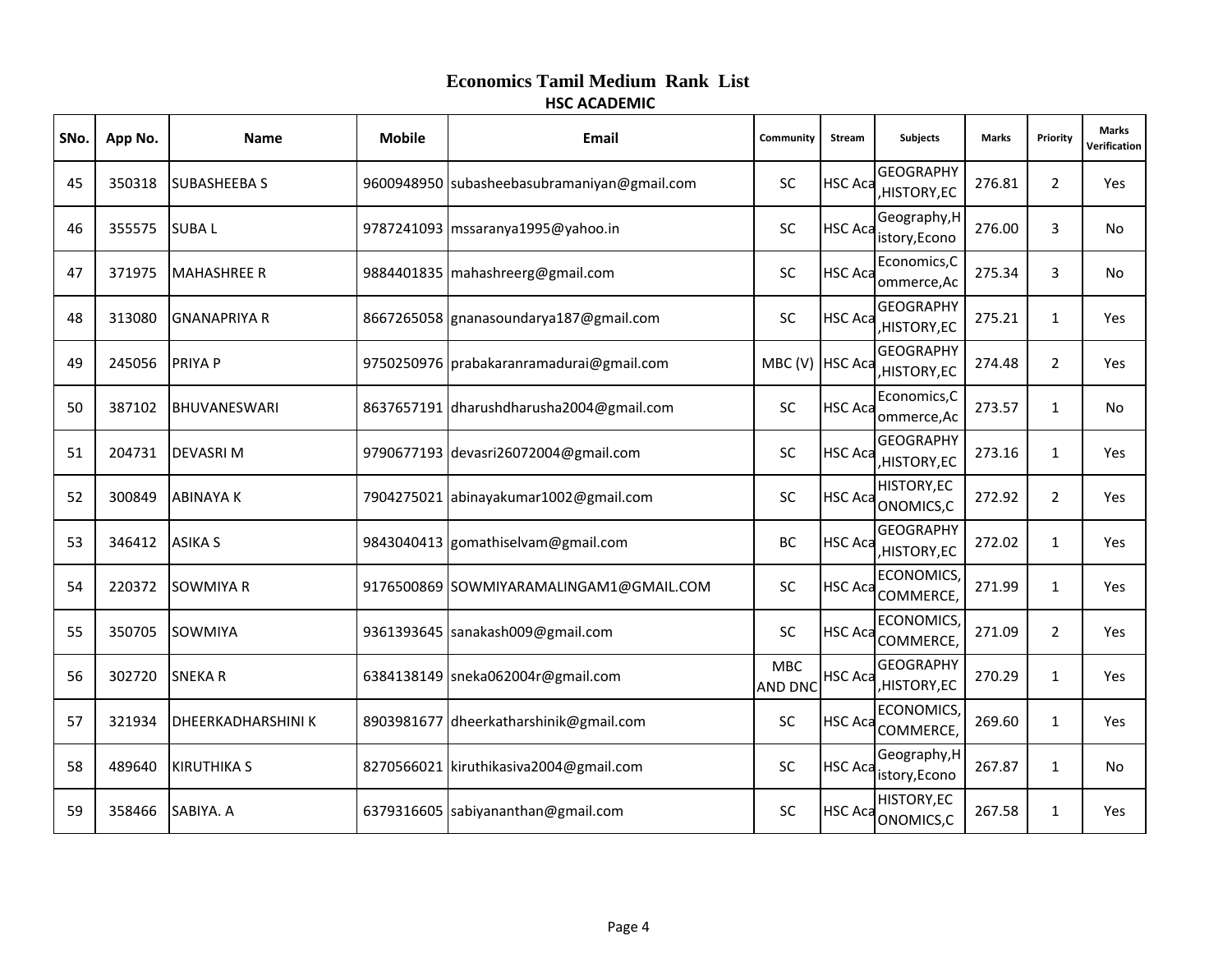| SNo. | App No. | <b>Name</b>         | <b>Mobile</b> | Email                                    | Community                    | Stream         | <b>Subjects</b>                 | <b>Marks</b> | Priority       | <b>Marks</b><br>Verification |
|------|---------|---------------------|---------------|------------------------------------------|------------------------------|----------------|---------------------------------|--------------|----------------|------------------------------|
| 60   | 326982  | <b>RANJITHA V</b>   |               | 7358839983 venuscomputers27@gmail.com    | SC                           | <b>HSC Aca</b> | <b>GEOGRAPHY</b><br>HISTORY, EC | 266.75       | 3              | Yes                          |
| 61   | 437265  | <b>NALINI R</b>     |               | 8072314680 nalinilaashni2004@gmail.com   | SC                           | <b>HSC Aca</b> | <b>GEOGRAPHY</b><br>HISTORY, EC | 266.06       | $\mathbf{1}$   | Yes                          |
| 62   | 403015  | <b>RESHMAPRIYAK</b> |               | 6369724381 sathiskumar67201@gmail.com    | <b>SC</b>                    | <b>HSC Aca</b> | <b>HISTORY,EC</b><br>ONOMICS,C  | 266.04       | $\mathbf{1}$   | Yes                          |
| 63   | 382221  | <b>KALPANAD</b>     |               | 9715354230 duraiyadhav1968@gmail.com     | BC                           | <b>HSC Aca</b> | Economics, C<br>ommerce, Ac     | 266.00       | 4              | No                           |
| 64   | 459694  | <b>RANJANI K</b>    |               | 9047983738 kranjani385@gmail.com         | <b>SC</b>                    | <b>HSC Aca</b> | <b>GEOGRAPHY</b><br>HISTORY, EC | 265.56       | 1              | Yes                          |
| 65   | 384813  | <b>SURYA M</b>      |               | 8270938456 surya2004manivannan@gmail.com | SC                           | <b>HSC Aca</b> | <b>ECONOMICS</b><br>COMMERCE,   | 265.44       | 3              | Yes                          |
| 66   | 455648  | <b>AKALYA</b>       |               | 9786678530 agalyadhanabal2004@gmail.com  | SC                           | <b>HSC Aca</b> | <b>ECONOMICS</b><br>COMMERCE,   | 265.12       | 1              | Yes                          |
| 67   | 293335  | <b>KALAISELVI K</b> |               | 6385754714   jk6297813@gmail.com         | SC                           | <b>HSC Aca</b> | <b>GEOGRAPHY</b><br>HISTORY, EC | 264.71       | $\overline{2}$ | Yes                          |
| 68   | 352771  | <b>B NANDHINI</b>   |               | 6382617546 valavan41@gmail.com           | SC                           | <b>HSC Aca</b> | <b>GEOGRAPHY</b><br>HISTORY, EC | 263.91       | $\mathbf{1}$   | Yes                          |
| 69   | 294397  | <b>VINOTHINI R</b>  |               | 6385781978   rvinothini2412@gmail.com    | MBC (V) HSC Aca              |                | <b>GEOGRAPHY</b><br>HISTORY, EC | 263.52       | 1              | Yes                          |
| 70   | 319256  | <b>SWETHAP</b>      |               | 6369478074 shivanbala128@gmail.com       | <b>MBC</b><br><b>AND DNC</b> | <b>HSC Aca</b> | <b>GEOGRAPHY</b><br>,HISTORY,EC | 262.53       | $\overline{2}$ | Yes                          |
| 71   | 415052  | <b>SIVAPRIYA S</b>  |               | 8760248806 sivapriya28102002@gmail.com   | SC                           | HSC Aca        | HISTORY, EC<br>ONOMICS,C        | 262.23       | 2              | Yes                          |
| 72   | 433858  | RAJALAKSHMI R       |               | 7397754613 rajalakshmiram304@gmail.com   | SC                           | <b>HSC Aca</b> | <b>HISTORY,EC</b><br>ONOMICS, C | 262.23       | $\mathbf{1}$   | Yes                          |
| 73   | 273996  | <b>SUBETHA S</b>    |               | 6383407960 subethasubetha14@gmail.com    | MBC (V) HSC Aca              |                | <b>GEOGRAPHY</b><br>,HISTORY,EC | 262.16       | 2              | Yes                          |
| 74   | 422172  | <b>AATHITHYA K</b>  |               | 9597001148   kathirveladhi063@gmail.com  | <b>BC</b>                    | HSC Aca        | <b>HISTORY,EC</b><br>ONOMICS,C  | 261.58       | 5              | Yes                          |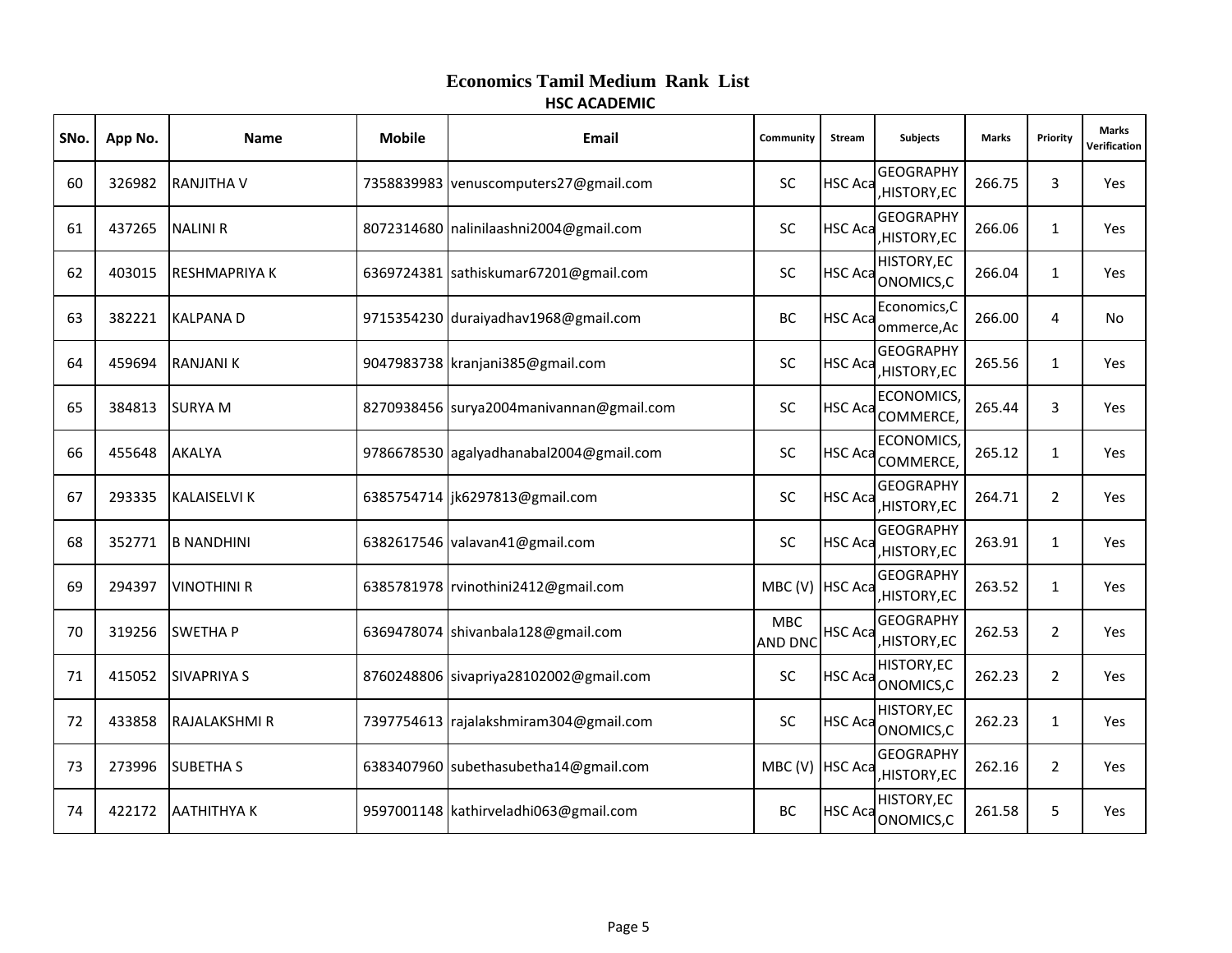| SNo. | App No. | <b>Name</b>          | <b>Mobile</b> | Email                                     | Community                    | Stream         | <b>Subjects</b>                 | <b>Marks</b> | Priority       | <b>Marks</b><br>Verification |
|------|---------|----------------------|---------------|-------------------------------------------|------------------------------|----------------|---------------------------------|--------------|----------------|------------------------------|
| 75   | 372876  | NIRANJANI R          |               | 8940057350 niranjanir2005@gmail.com       | SC                           | <b>HSC Aca</b> | PHYSICS, CHE<br>MISTRY, BIOL    | 261.09       | $\mathbf{1}$   | Yes                          |
| 76   | 398386  | KAMALEESHWARI        |               | 9750186558 kskamaleesh2004@gmail.com      | SC                           | <b>HSC Aca</b> | <b>HISTORY,EC</b><br>ONOMICS, C | 260.90       | $\overline{2}$ | Yes                          |
| 77   | 356168  | <b>JAYANTHI S</b>    |               | 9342572389 jayanthisenthil16704@gmail.com | MBC (V) HSC Aca              |                | <b>HISTORY,EC</b><br>ONOMICS, C | 260.68       | 2              | Yes                          |
| 78   | 453761  | <b>ATCHAYA B</b>     |               | 8270209788 praba8791@gmail.com            | SC                           | <b>HSC Aca</b> | Economics, C<br>ommerce, Ac     | 260.67       | $\mathbf{1}$   | No                           |
| 79   | 345719  | <b>DINESHIYA S</b>   |               | 8973710363 dineshiyaselvam@gmail.com      | MBC (V) HSC Aca              |                | <b>ECONOMICS</b><br>COMMERCE,   | 260.54       | 2              | Yes                          |
| 80   | 372308  | <b>ABINAYA G</b>     |               | 7200230711 aravindganesan93@gmail.com     | BC                           | <b>HSC Aca</b> | Geography, H<br>istory, Econo   | 260.33       | 2              | No.                          |
| 81   | 356478  | <b>GAYATHRIS</b>     |               | 9843719974 selvamvki10101980@gmail.com    | SC                           | <b>HSC Aca</b> | <b>ECONOMICS</b><br>COMMERCE,   | 259.21       | $\overline{2}$ | Yes                          |
| 82   | 304715  | J DIVYA              |               | 9791896864 babamatrimony@gmail.com        | SC                           | <b>HSC Aca</b> | <b>GEOGRAPHY</b><br>HISTORY, EC | 258.95       | 1              | Yes                          |
| 83   | 228472  | <b>RATHISHAR</b>     |               | 9791545649 rrathish493@gmail.com          | SC                           | <b>HSC Aca</b> | PHYSICS, CHE<br>MISTRY, BOT     | 258.87       | 4              | Yes                          |
| 84   | 300157  | RABIYA R             |               | 9976154531 radiyaramesh2004@gmail.com     | <b>SC</b>                    | <b>HSC Aca</b> | <b>ECONOMICS</b><br>COMMERCE,   | 257.86       | $\overline{2}$ | Yes                          |
| 85   | 468412  | ANU                  |               | 8760577443 anurajalingam2004@gmail.com    | <b>MBC</b><br><b>AND DNC</b> | HSC Aca        | HISTORY, EC<br>ONOMICS,C        | 257.78       | $\mathbf{1}$   | Yes                          |
| 86   | 349413  | <b>MAHESHWARI M</b>  |               | 7868959022 maheshwari290404@gmail.com     | SC                           | <b>HSC Aca</b> | <b>GEOGRAPHY</b><br>HISTORY, EC | 257.66       | 2              | Yes                          |
| 87   | 436655  | JAYASRI.D            |               | 8925340595 djchandran2001@gmail.com       | SC                           | <b>HSC Aca</b> | <b>GEOGRAPHY</b><br>HISTORY, EC | 257.21       | $\overline{2}$ | Yes                          |
| 88   | 336690  | <b>SIVARANJANI G</b> |               | 9597156511 akashkannan1983@gmail.com      | SC                           | <b>HSC Aca</b> | <b>HISTORY,EC</b><br>ONOMICS,C  | 256.92       | $\mathbf{1}$   | Yes                          |
| 89   | 289222  | <b>NATHIYA</b>       |               | 9159079955 nathiya052004@gmail.com        | <b>ST</b>                    | HSC Aca        | <b>HISTORY,EC</b><br>ONOMICS,C  | 255.57       | 1              | Yes                          |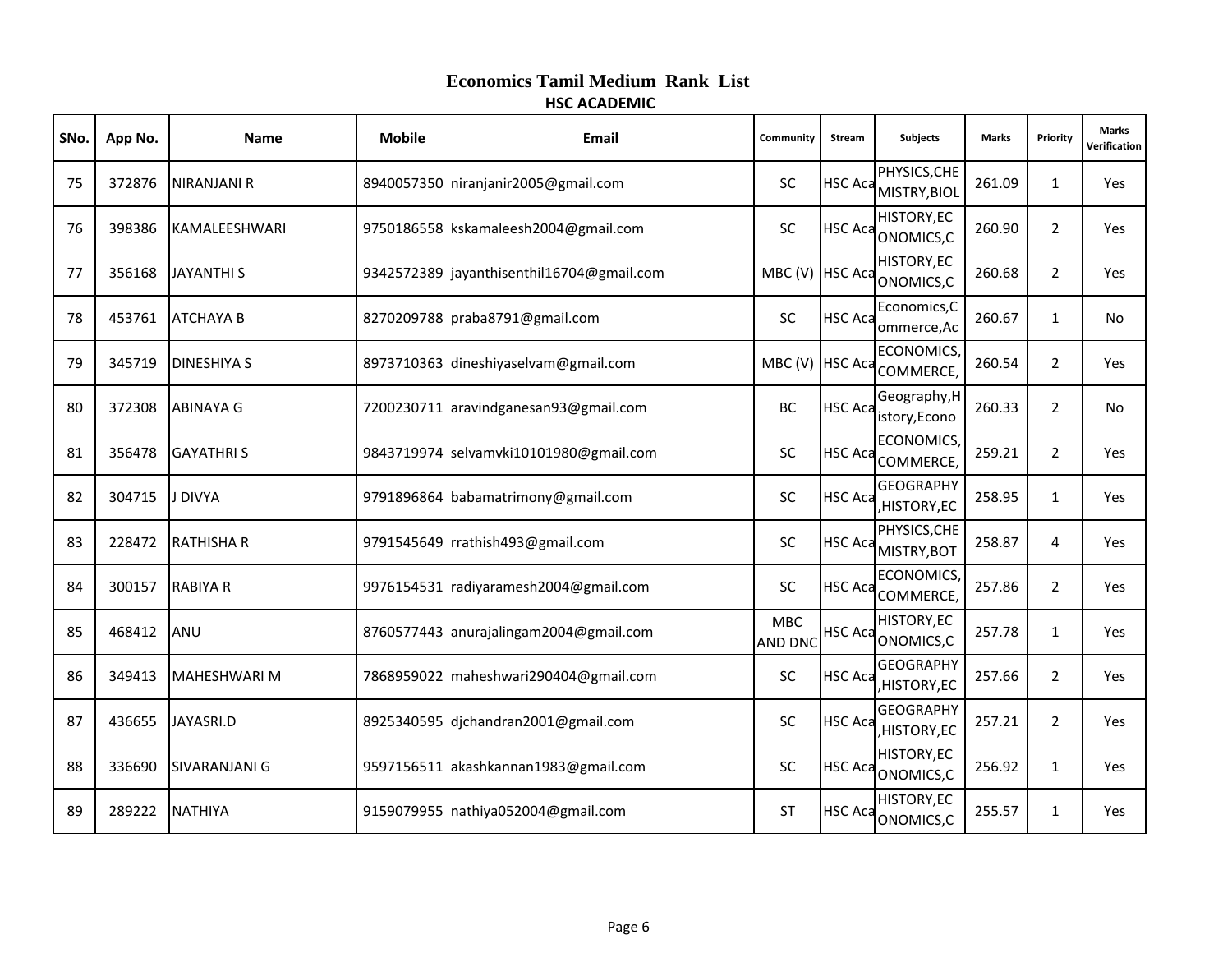| SNo. | App No. | <b>Name</b>             | <b>Mobile</b> | Email                                      | Community       | Stream         | <b>Subjects</b>                 | <b>Marks</b> | Priority       | <b>Marks</b><br>Verification |
|------|---------|-------------------------|---------------|--------------------------------------------|-----------------|----------------|---------------------------------|--------------|----------------|------------------------------|
| 90   | 471540  | <b>KIRUBA V</b>         |               | 9597072085 kirubakumar3107@gmail.com       | MBC (V) HSC Aca |                | <b>ECONOMICS</b><br>COMMERCE,   | 255.14       | $\overline{2}$ | Yes                          |
| 91   | 367002  | <b>ISOWNTHARYA S</b>    |               | 9629156418 sathyashankar182@gmail.com      | BC              | <b>HSC Aca</b> | <b>ECONOMICS</b><br>COMMERCE,   | 254.66       | $\overline{2}$ | Yes                          |
| 92   | 393656  | <b>KAYALVIZHI G</b>     |               | 9787709468 agoram8878@gmail.com            | SC              | <b>HSC Aca</b> | <b>GEOGRAPHY</b><br>,HISTORY,EC | 253.51       | 3              | Yes                          |
| 93   | 228511  | <b>SUBASRIB</b>         |               | 9843077284 subasri20042004@gmail.com       | SC              | <b>HSC Aca</b> | <b>GEOGRAPHY</b><br>,HISTORY,EC | 253.10       | $\mathbf{1}$   | Yes                          |
| 94   | 464881  | <b>GANGA M</b>          |               | 7593986173 ganga2004m@gmail.com            | SC              | <b>HSC Aca</b> | <b>ECONOMICS</b><br>COMMERCE,   | 252.75       | 1              | Yes                          |
| 95   | 402264  | <b>SHERIN L</b>         |               | 8438701172 sherinlenin105@gmail.com        | <b>BC</b>       | <b>HSC Aca</b> | <b>GEOGRAPHY</b><br>HISTORY, EC | 252.26       | 1              | Yes                          |
| 96   | 212739  | <b>HARINI</b>           |               | 9342162895 hh6961878@gmail.com             | MBC (V) HSC Aca |                | <b>ECONOMICS</b><br>COMMERCE,   | 252.20       | $\mathbf{1}$   | Yes                          |
| 97   | 464120  | <b>SOUNDHARYA S</b>     |               | 7339608905 soundharya14102003@gmail.com    | SC              | <b>HSC Aca</b> | <b>ECONOMICS</b><br>COMMERCE,   | 250.29       | 4              | Yes                          |
| 98   | 301762  | <b>SARMILA K</b>        |               | 7708964981 sangeetaa7888@gmail.com         | MBC (V) HSC Aca |                | <b>GEOGRAPHY</b><br>HISTORY, EC | 250.15       | $\mathbf{1}$   | Yes                          |
| 99   | 397935  | <b>GAYATHRI</b>         |               | 9361125468 arabamuba6715@gmail.com         | SC              | <b>HSC Aca</b> | <b>ECONOMICS</b><br>COMMERCE,   | 249.81       | 4              | Yes                          |
| 100  | 490445  | <b>SUMITHRA A</b>       |               | 9626339859 sumithraarumaidurai23@gmail.com | SC              | <b>HSC Aca</b> | <b>ECONOMICS</b><br>COMMERCE,   | 249.10       | $\mathbf{1}$   | Yes                          |
| 101  | 397948  | <b>ANITHAK</b>          |               | 9585493446 anitha032004k@gmail.com         | SC              | <b>HSC Aca</b> | <b>GEOGRAPHY</b><br>HISTORY, EC | 247.89       | 3              | Yes                          |
| 102  | 490060  | <b>KAVINILAVU S</b>     |               | 8098712839 kavinilavusuresh2004@gmail.com  | SC              | <b>HSC Aca</b> | <b>HISTORY,EC</b><br>ONOMICS, C | 247.37       | $\mathbf{1}$   | Yes                          |
| 103  | 344848  | <b>SURYADHARSHINI P</b> |               | 9585524847 SURYADHARSHINI24@GMAIL.COM      | MBC (V) HSC Aca |                | <b>HISTORY,EC</b><br>ONOMICS,C  | 247.14       | $\overline{2}$ | Yes                          |
| 104  | 400037  | <b>RANJITHA R</b>       |               | 9445388904 ragul1305513055@gmail.com       | <b>SC</b>       | <b>HSC Aca</b> | <b>GEOGRAPHY</b><br>HISTORY, EC | 247.02       | 1              | Yes                          |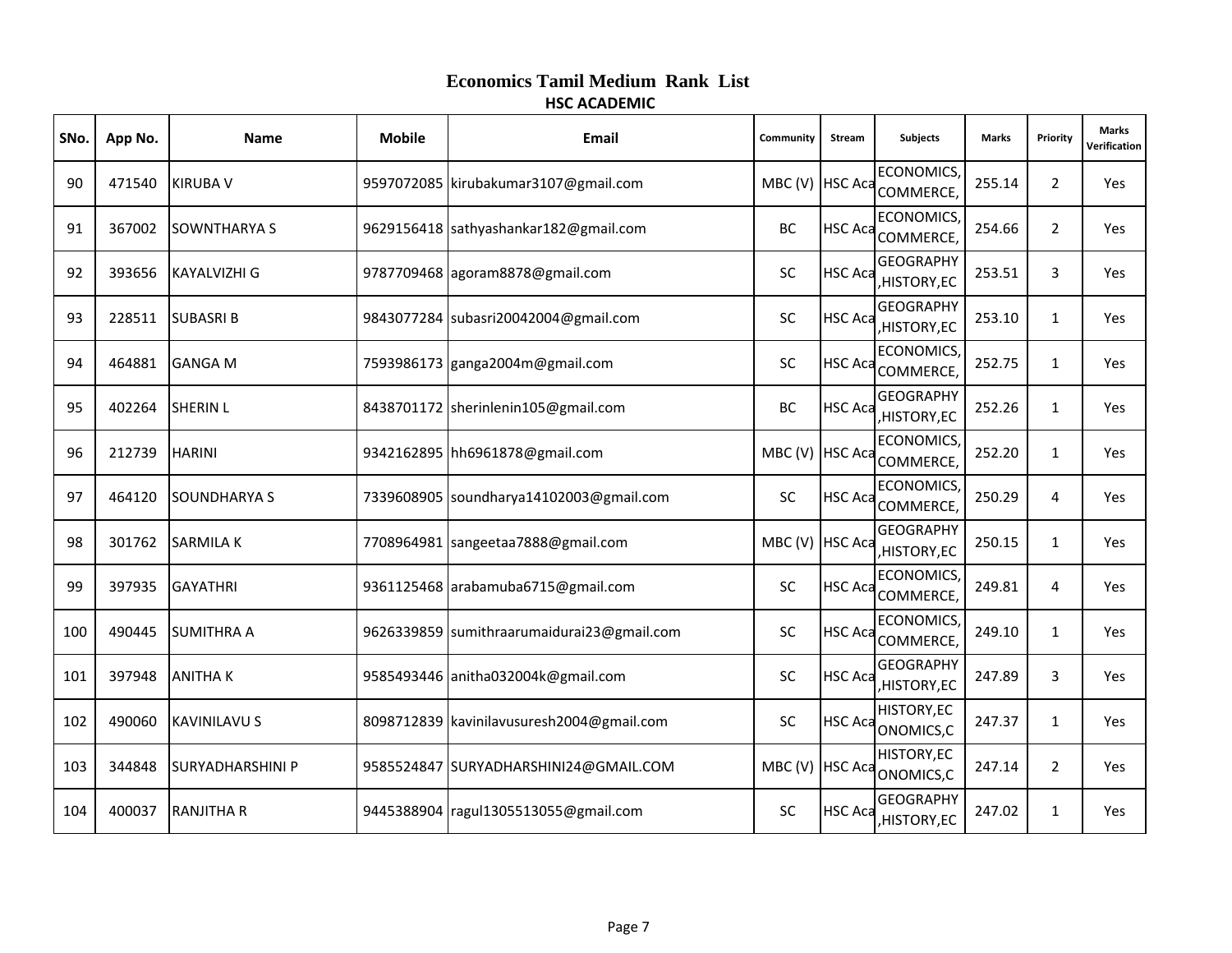| SNo. | App No. | <b>Name</b>          | <b>Mobile</b> | Email                                         | Community       | Stream         | <b>Subjects</b>                 | <b>Marks</b> | Priority       | <b>Marks</b><br>Verification |
|------|---------|----------------------|---------------|-----------------------------------------------|-----------------|----------------|---------------------------------|--------------|----------------|------------------------------|
| 105  | 480262  | <b>IPUNITHAVALLI</b> |               | 7708244627 MKANDAN5833@GMAIL.COM              | SC              | <b>HSC Aca</b> | ECONOMICS,<br>COMMERCE,         | 246.97       | $\mathbf{1}$   | Yes                          |
| 106  | 500486  | <b>SUBALAKSHMIR</b>  |               | 8015495365 rsubalakshmi202@gmail.com          | MBC (V) HSC Aca |                | <b>ECONOMICS</b><br>COMMERCE,   | 246.79       | $\mathbf{1}$   | Yes                          |
| 107  | 340467  | <b>MEERA</b>         |               | 6374293997 meeras1703@gmail.com               | <b>SC</b>       | <b>HSC Aca</b> | <b>HISTORY,EC</b><br>ONOMICS,C  | 246.68       | 3              | Yes                          |
| 108  | 418335  | JENCY J              |               | 7502253250 jency3250@gmail.com                | BC              | <b>HSC Aca</b> | <b>GEOGRAPHY</b><br>,HISTORY,EC | 246.38       | $\overline{2}$ | Yes                          |
| 109  | 477003  | M. NIVETHA           |               | 9344658029 velprinters.designer@gmail.com     | SC              | <b>HSC Aca</b> | <b>GEOGRAPHY</b><br>HISTORY, EC | 246.10       | 1              | Yes                          |
| 110  | 481661  | <b>KAVIYA S</b>      |               | 8270414871 kaviya100704@gmail.com             | SC              | <b>HSC Aca</b> | PHYSICS, CHE<br>MISTRY, BIOL    | 245.55       | 3              | Yes                          |
| 111  | 346996  | <b>SUMITHRA S</b>    |               | 8940355995 SUMITHRA26082003@GMAIL.COM         | MBC (V) HSC Aca |                | <b>GEOGRAPHY</b><br>HISTORY, EC | 245.43       | $\overline{2}$ | Yes                          |
| 112  | 254518  | JENITHA              |               | 8489611361 krajendran.mca@gmail.com           | SC              | <b>HSC Aca</b> | HISTORY, EC<br>ONOMICS, C       | 244.67       | 1              | Yes                          |
| 113  | 412582  | <b>VISHNUPRIYA R</b> |               | 9790687342 tmahesh1984@gmail.com              | <b>BC</b>       | <b>HSC Aca</b> | Economics, C<br>ommerce, Ac     | 244.00       | 2              | No.                          |
| 114  | 301132  | <b>DHAARINIE</b>     |               | 9843501404 dhaarini052004e@gmail.com          | MBC (V) HSC Aca |                | <b>GEOGRAPHY</b><br>HISTORY, EC | 243.61       | $\overline{2}$ | Yes                          |
| 115  | 383601  | <b>SANDHIYA R</b>    |               | 8072264919 sandhiya2004r@gmail.com            | SC              | <b>HSC Aca</b> | HISTORY, EC<br>ONOMICS,C        | 243.60       | 4              | Yes                          |
| 116  | 378453  | <b>BHARATHI B</b>    |               | 6369926885 jib0672@gmail.com                  | SC              | <b>HSC Aca</b> | HISTORY, EC<br>ONOMICS, C       | 243.35       | 2              | Yes                          |
| 117  | 399789  | GNANAVALLI           |               | 9361827921 silambuarasan055@gmail.com         | SC              | <b>HSC Aca</b> | <b>ECONOMICS</b><br>COMMERCE,   | 243.16       | $\overline{2}$ | Yes                          |
| 118  | 503920  | SINEGA M             |               | 6369935116 boopathikettavanboopathi@gmail.com | BC              | <b>HSC Aca</b> | ECONOMICS,<br>COMMERCE,         | 243.12       | $\overline{2}$ | Yes                          |
| 119  | 340984  | <b>SANTHIYA S</b>    |               | 9688606055 santhiyas020604@gmail.com          | SC              | <b>HSC Aca</b> | <b>GEOGRAPHY</b><br>HISTORY, EC | 242.04       | $\overline{2}$ | Yes                          |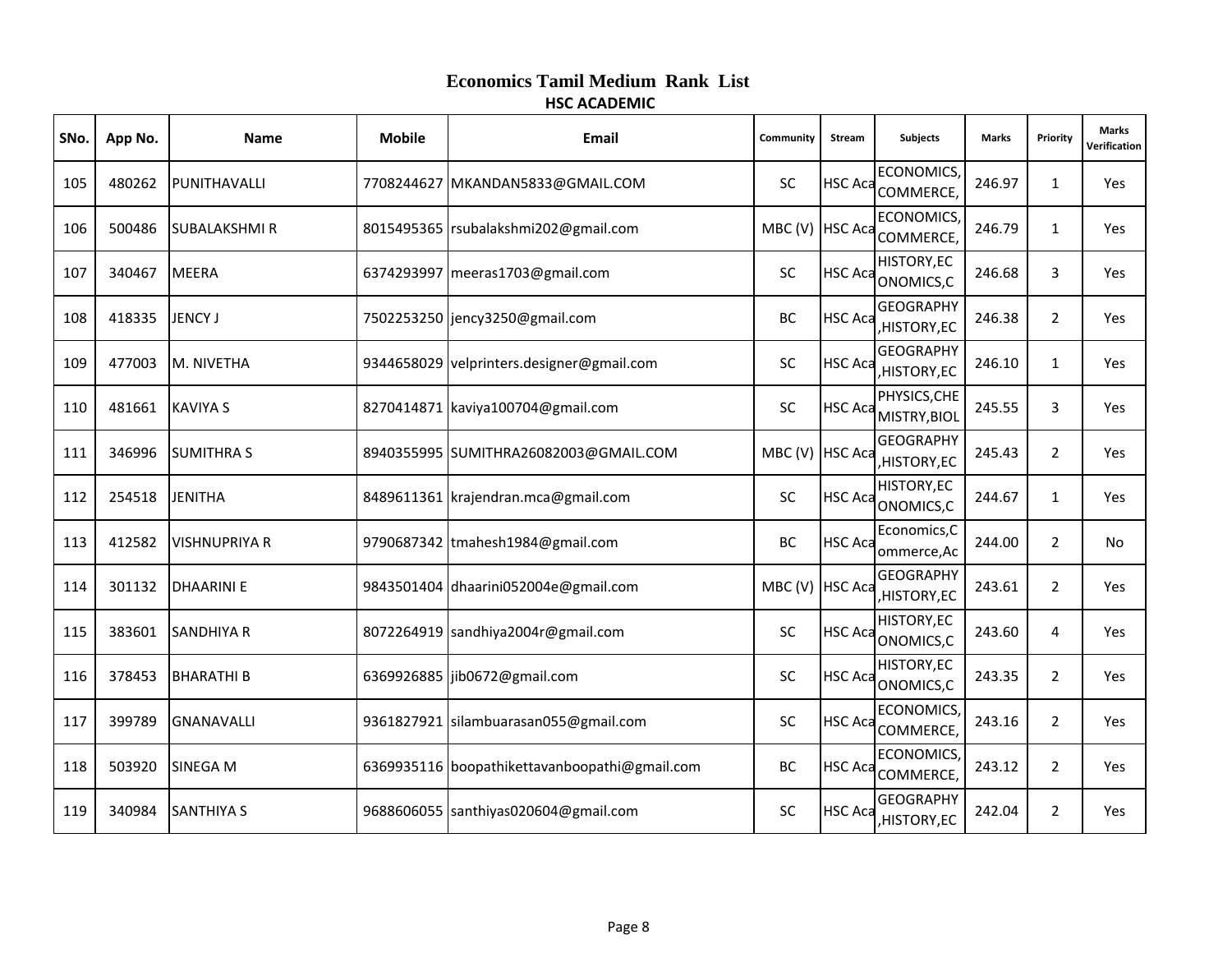| SNo. | App No. | <b>Name</b>           | <b>Mobile</b> | Email                                        | Community       | Stream         | <b>Subjects</b>                 | <b>Marks</b> | Priority       | <b>Marks</b><br>Verification |
|------|---------|-----------------------|---------------|----------------------------------------------|-----------------|----------------|---------------------------------|--------------|----------------|------------------------------|
| 120  | 407789  | <b>PILOMY A</b>       |               | 9787650226 pilomyarokiyaraj2004@gmail.com    | BC              | <b>HSC Aca</b> | HISTORY, EC<br>ONOMICS,C        | 242.03       | $\overline{2}$ | Yes                          |
| 121  | 353443  | <b>GNANASOUNDARIS</b> |               | 9750836837 manisowndhar456@gmail.com         | SC              | <b>HSC Aca</b> | <b>ECONOMICS</b><br>COMMERCE,   | 239.65       | $\mathbf{1}$   | Yes                          |
| 122  | 326959  | <b>SANTHIYA K</b>     |               | 9487215655 santhiyakannan0509@gmail.com      | <b>BC</b>       | <b>HSC Aca</b> | <b>HISTORY,EC</b><br>ONOMICS,C  | 239.14       | $\mathbf{1}$   | Yes                          |
| 123  | 405314  | <b>ABITHAR</b>        |               | 8270858290 abitharaja27@gmail.com            | BC              | <b>HSC Aca</b> | <b>GEOGRAPHY</b><br>,HISTORY,EC | 238.66       | $\mathbf{1}$   | Yes                          |
| 124  | 313359  | <b>ANUSUYA S</b>      |               | 8190883672 selvaselvarowdyselva006@gmail.com | <b>SC</b>       | <b>HSC Aca</b> | HISTORY, EC<br>ONOMICS,C        | 238.48       | 1              | Yes                          |
| 125  | 305954  | MAHADEVI.M            |               | 9944359054 sriramf@gmail.com                 | MBC (V) HSC Aca |                | <b>HISTORY,EC</b><br>ONOMICS, C | 238.45       | $\mathbf{1}$   | Yes                          |
| 126  | 494308  | <b>BARKAVI M</b>      |               | 9361380570 barkavimahe05@gmail.com           | SC              | <b>HSC Aca</b> | <b>GEOGRAPHY</b><br>HISTORY, EC | 238.15       | 1              | Yes                          |
| 127  | 225024  | <b>ISOWNDHARYA R</b>  |               | 9750429264 sowndharya.r2004@gmail.com        | MBC (V) HSC Aca |                | <b>HISTORY,EC</b><br>ONOMICS,C  | 237.78       | $\overline{2}$ | Yes                          |
| 128  | 315351  | <b>KAVIYA P</b>       |               | 9384966189 3starassociate7@gmail.com         | SC              | <b>HSC Aca</b> | <b>HISTORY,EC</b><br>ONOMICS,C  | 237.60       | $\mathbf{1}$   | Yes                          |
| 129  | 378497  | <b>INDRA M</b>        |               | 9751417323 arivalaganmari@gmail.com          | <b>ST</b>       | <b>HSC Aca</b> | <b>HISTORY,EC</b><br>ONOMICS, C | 237.36       | $\mathbf{1}$   | Yes                          |
| 130  | 406337  | <b>AARTHIK</b>        |               | 8189958728 vigneshkb1998@gmail.com           | MBC (V) HSC Aca |                | HISTORY, EC<br>ONOMICS,C        | 237.12       | $\overline{2}$ | Yes                          |
| 131  | 282492  | <b>JANANI.R</b>       |               | 9750460216  ramjanani108@gmail.com           | SC              | <b>HSC Aca</b> | <b>ECONOMICS</b><br>COMMERCE,   | 236.30       | 1              | Yes                          |
| 132  | 434267  | <b>PAVITHRA M</b>     |               | 8056550727 muthuselvanlovely007@gmail.com    | SC              | <b>HSC Aca</b> | History, Econ<br>omics, Comm    | 236.00       | $\mathbf{1}$   | <b>No</b>                    |
| 133  | 234749  | <b>RAJASRIS</b>       |               | 8124835457 rajasri29022004@gmail.com         | SC              | <b>HSC Aca</b> | <b>GEOGRAPHY</b><br>HISTORY, EC | 235.82       | $\mathbf{1}$   | Yes                          |
| 134  | 262301  | <b>ABINAYA G</b>      |               | 9788087135 abi51504abi@gmail.com             | <b>BC</b>       | <b>HSC Aca</b> | Geography, H<br>istory, Econo   | 235.14       | 1              | No.                          |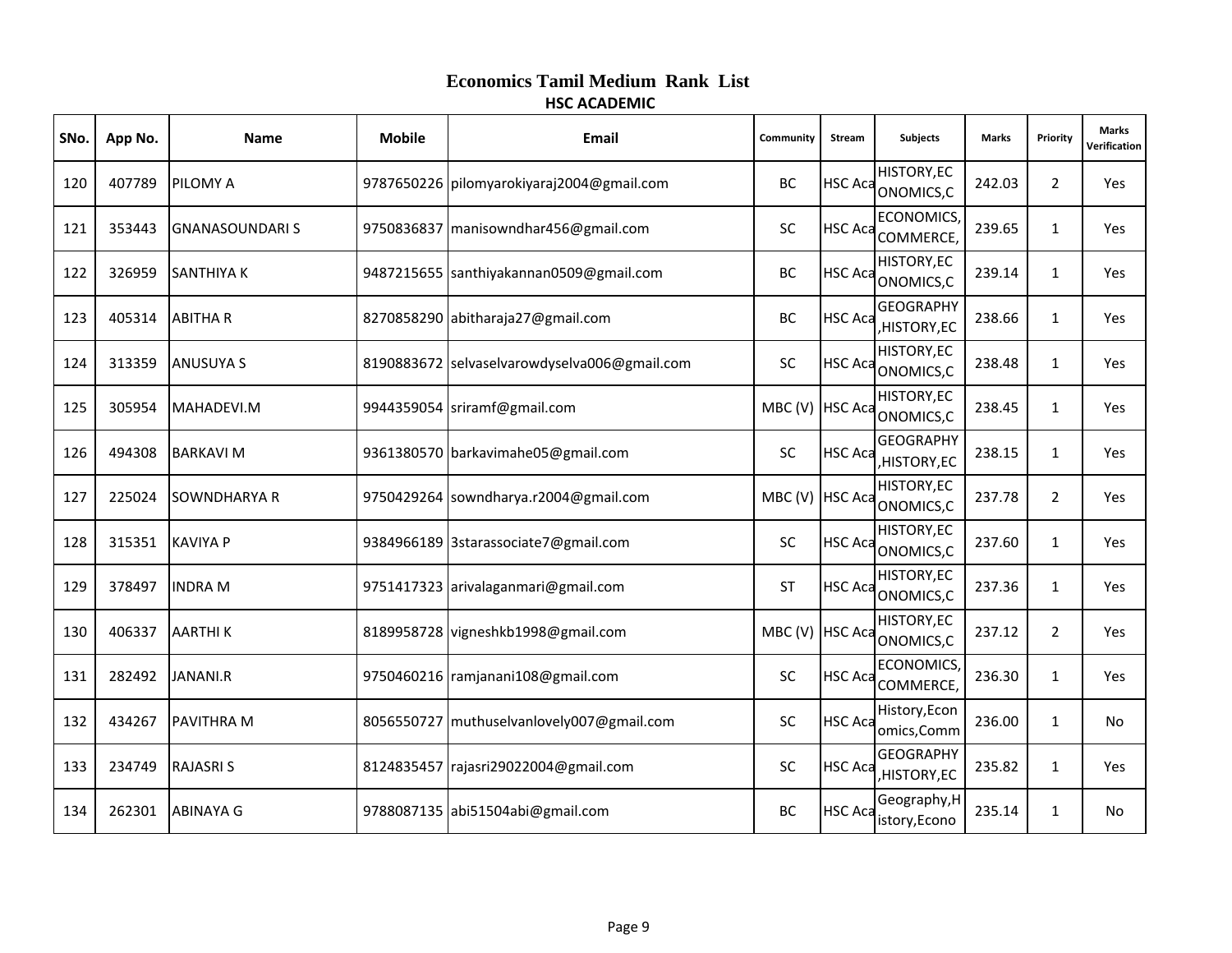| SNo. | App No. | <b>Name</b>            | <b>Mobile</b> | Email                                         | Community       | Stream         | <b>Subjects</b>                 | <b>Marks</b> | Priority       | <b>Marks</b><br>Verification |
|------|---------|------------------------|---------------|-----------------------------------------------|-----------------|----------------|---------------------------------|--------------|----------------|------------------------------|
| 135  | 332761  | <b>ISIVARANJANI R</b>  |               | 9787268355 rkthasan1986@gmail.com             | MBC (V) HSC Aca |                | <b>HISTORY,EC</b><br>ONOMICS,C  | 234.46       | $\mathbf{1}$   | Yes                          |
| 136  | 439550  | <b>IVEERALAKSHMIR</b>  |               | 9787764229 veeralakshmi88@gmail.com           | <b>SCA</b>      | <b>HSC</b> Aca | PHYSICS, CHE<br>MISTRY, COM     | 233.21       | 4              | Yes                          |
| 137  | 405647  | <b>INANDHINI K</b>     |               | 9843162686 nandhinikalai2004@gmail.com        | SC              | <b>HSC Aca</b> | <b>HISTORY,EC</b><br>ONOMICS,C  | 232.67       | 2              | Yes                          |
| 138  | 284262  | <b>GAYATHRI</b>        |               | 9750460216 gayathrikzr108@gmail.com           | SC              | <b>HSC Aca</b> | <b>ECONOMICS</b><br>COMMERCE,   | 232.57       | $\mathbf{1}$   | Yes                          |
| 139  | 283327  | ANUSUYA                |               | 7639299045 tamilselvaraj88@gmail.com          | SC              | <b>HSC Aca</b> | <b>HISTORY,EC</b><br>ONOMICS,C  | 231.79       | $\overline{2}$ | Yes                          |
| 140  | 318094  | <b>PAVITHRA M</b>      |               | 8903311280 arivananthan93me@gmail.com         | SC              | <b>HSC Aca</b> | <b>HISTORY,EC</b><br>ONOMICS, C | 231.35       | 1              | Yes                          |
| 141  | 504629  | <b>DEVADHARSHINI V</b> |               | 9698315862 devadharshini11052003@gmail.com    | <b>BC</b>       | <b>HSC Aca</b> | <b>ECONOMICS</b><br>COMMERCE,   | 231.21       | $\mathbf{1}$   | Yes                          |
| 142  | 360569  | <b>PAVITHRA S</b>      |               | 7373681336 tsoundararajan73@gmail.com         | SC              | <b>HSC Aca</b> | <b>GEOGRAPHY</b><br>HISTORY, EC | 230.13       | $\overline{2}$ | Yes                          |
| 143  | 360770  | <b>VIGNESHWARI J</b>   |               | 9788504218 vigneshwari240704@gmail.com        | SC              | <b>HSC Aca</b> | <b>ECONOMICS</b><br>COMMERCE,   | 229.97       | $\mathbf{1}$   | Yes                          |
| 144  | 297928  | <b>ISOUNDHARYA M</b>   |               | 6381534250 soundharyamathivanan2004@gmail.com | SC              | <b>HSC Aca</b> | <b>ECONOMICS</b><br>COMMERCE,   | 229.65       | 3              | Yes                          |
| 145  | 231130  | <b>NISHADEVI</b>       |               | 9047775154 uyirekalai0037@gmail.com           | SC              | <b>HSC Aca</b> | <b>HISTORY,EC</b><br>ONOMICS, C | 229.59       | $\overline{2}$ | Yes                          |
| 146  | 408213  | <b>RISHANA R</b>       |               | 7806870187 viji61986@gmail.com                | SC              | <b>HSC Aca</b> | <b>HISTORY,EC</b><br>ONOMICS, C | 229.34       | 2              | Yes                          |
| 147  | 304436  | <b>GRIJA</b>           |               | 9600416414 priyabanu494@gmail.com             | SC              | <b>HSC Aca</b> | <b>HISTORY,EC</b><br>ONOMICS, C | 228.92       | $\mathbf{1}$   | Yes                          |
| 148  | 340866  | <b>SUBASHRIN</b>       |               | 9597681635 prabaammu705@gmail.com             | SC              | <b>HSC Aca</b> | <b>ECONOMICS</b><br>COMMERCE,   | 228.31       | 1              | Yes                          |
| 149  | 407160  | <b>MAHALAKSHMIS</b>    |               | 8270935627 manizing071996@gmail.com           | <b>BC</b>       | <b>HSC Aca</b> | <b>GEOGRAPHY</b><br>HISTORY, EC | 228.22       | $\overline{2}$ | Yes                          |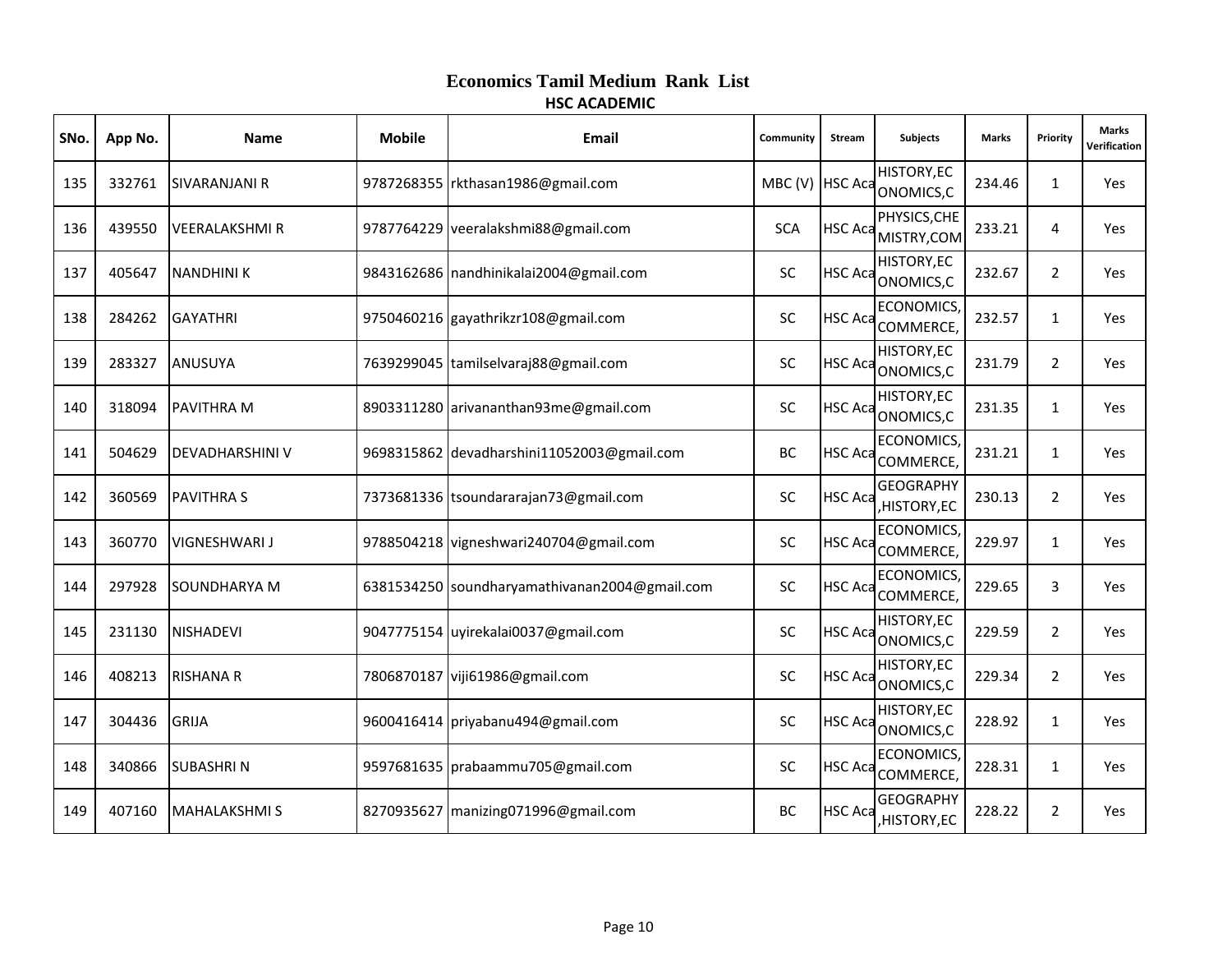| SNo. | App No. | <b>Name</b>          | <b>Mobile</b> | Email                                      | Community       | Stream         | <b>Subjects</b>                 | <b>Marks</b> | Priority       | <b>Marks</b><br>Verification |
|------|---------|----------------------|---------------|--------------------------------------------|-----------------|----------------|---------------------------------|--------------|----------------|------------------------------|
| 150  | 337644  | <b>THENMOZHIR</b>    |               | 9072768946 thenmozhi15052004@gmail.com     | SC              | <b>HSC Aca</b> | <b>GEOGRAPHY</b><br>HISTORY, EC | 227.89       | $\overline{2}$ | Yes                          |
| 151  | 235184  | <b>PUNITHAN</b>      |               | 9787241167 punithalatha1@gmail.com         | SC              | <b>HSC Aca</b> | <b>GEOGRAPHY</b><br>HISTORY, EC | 227.79       | $\mathbf{1}$   | Yes                          |
| 152  | 416415  | <b>THIRISHA M</b>    |               | 9360601778   ramalingam180590@gmail.com    | SC              | <b>HSC Aca</b> | PHYSICS, CHE<br>MISTRY, BOT     | 227.54       | 3              | Yes                          |
| 153  | 354233  | <b>UMAR</b>          |               | 9087395984 rvineshrvinesh22@gmail.com      | SC              | <b>HSC Aca</b> | <b>HISTORY,EC</b><br>ONOMICS,C  | 227.13       | $\mathbf{1}$   | Yes                          |
| 154  | 364595  | <b>JAYAPRIYA</b>     |               | 7598781458 Jaya338@gmail.com               | SC              | <b>HSC Aca</b> | <b>ECONOMICS</b><br>COMMERCE,   | 225.88       | 1              | Yes                          |
| 155  | 417174  | <b>SONIYA B</b>      |               | 6384240364 soniyaarun30112003@gmail.com    | SC              | <b>HSC Aca</b> | <b>HISTORY,EC</b><br>ONOMICS, C | 225.37       | $\overline{2}$ | Yes                          |
| 156  | 349568  | <b>NITHYA B</b>      |               | 8220893296 nithyababu14012004@gmail.com    | SC              | <b>HSC Aca</b> | <b>HISTORY,EC</b><br>ONOMICS,C  | 222.92       | $\overline{2}$ | Yes                          |
| 157  | 342931  | <b>ARTHIS</b>        |               | 9994482672 ammu73132@gmail.com             | SC              | <b>HSC Aca</b> | Physics, Che<br>mistry, Biolog  | 221.00       | $\overline{2}$ | No                           |
| 158  | 310582  | <b>JOTHIKA S</b>     |               | 9361836913 s.ajithkumar8299@gmail.com      | MBC (V) HSC Aca |                | <b>GEOGRAPHY</b><br>HISTORY, EC | 218.67       | $\overline{2}$ | Yes                          |
| 159  | 487621  | <b>ANUSUYA K</b>     |               | 9345034255 rasuraveendraprathap@gmail.com  | <b>SC</b>       | <b>HSC Aca</b> | PHYSICS, CHE<br>MISTRY, BIOL    | 205.30       | $\mathbf{1}$   | Yes                          |
| 160  | 368009  | <b>SUBALAKSHMI M</b> |               | 9095459667 subalakshmi29012003@gmail.com   | <b>BC</b>       | <b>HSC Aca</b> | Economics, C<br>ommerce, Ac     | 204.00       | 3              | No                           |
| 161  | 349143  | <b>SINTHU V</b>      |               | 9361489627 sinthuvenkatraman@gmail.com     | MBC (V) HSC Aca |                | <b>GEOGRAPHY</b><br>HISTORY, EC | 202.51       | $\overline{2}$ | Yes                          |
| 162  | 452257  | <b>DHANUSIYA V</b>   |               | 7639148178 dhanu25200402@gmail.com         | SC              | <b>HSC Aca</b> | <b>HISTORY,EC</b><br>ONOMICS,C  | 196.92       | $\overline{2}$ | Yes                          |
| 163  | 470706  | <b>VISHALI R</b>     |               | 9159287952 vishalirajagoopal1005@gmail.com | MBC (V) HSC Aca |                | Physics, Che<br>mistry, Biolog  | 186.00       | $\overline{2}$ | No                           |
| 164  | 283381  | <b>NIVETHA S</b>     |               | 9025698322 nivijoncy@gmail.com             | <b>SC</b>       | <b>HSC Aca</b> | Economics, C<br>ommerce, Ac     | 174.00       | 1              | No                           |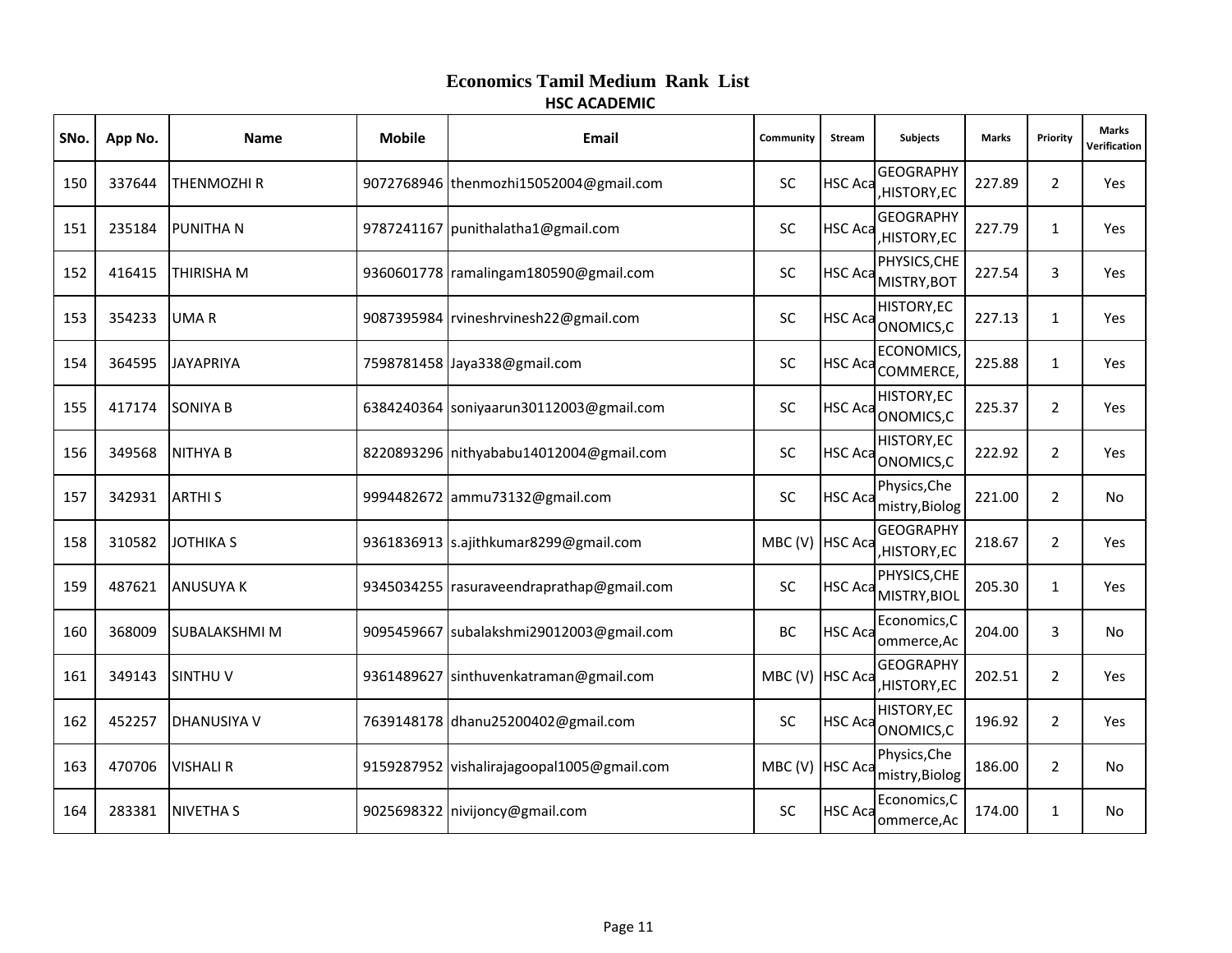| ' SNo. | App No. | Name          | <b>Mobile</b> | Email                                  | Community | Stream         | <b>Subjects</b>                | <b>Marks</b> | Priority | <b>Marks</b><br><b>Verification</b> |
|--------|---------|---------------|---------------|----------------------------------------|-----------|----------------|--------------------------------|--------------|----------|-------------------------------------|
| 165    | 344317  | IYOGANITHYA K |               | 9751157343 yoganithyamoorthi@gmail.com | SC        | <b>HSC Aca</b> | History, Econ  <br>omics, Comm | 157.00       |          | No                                  |